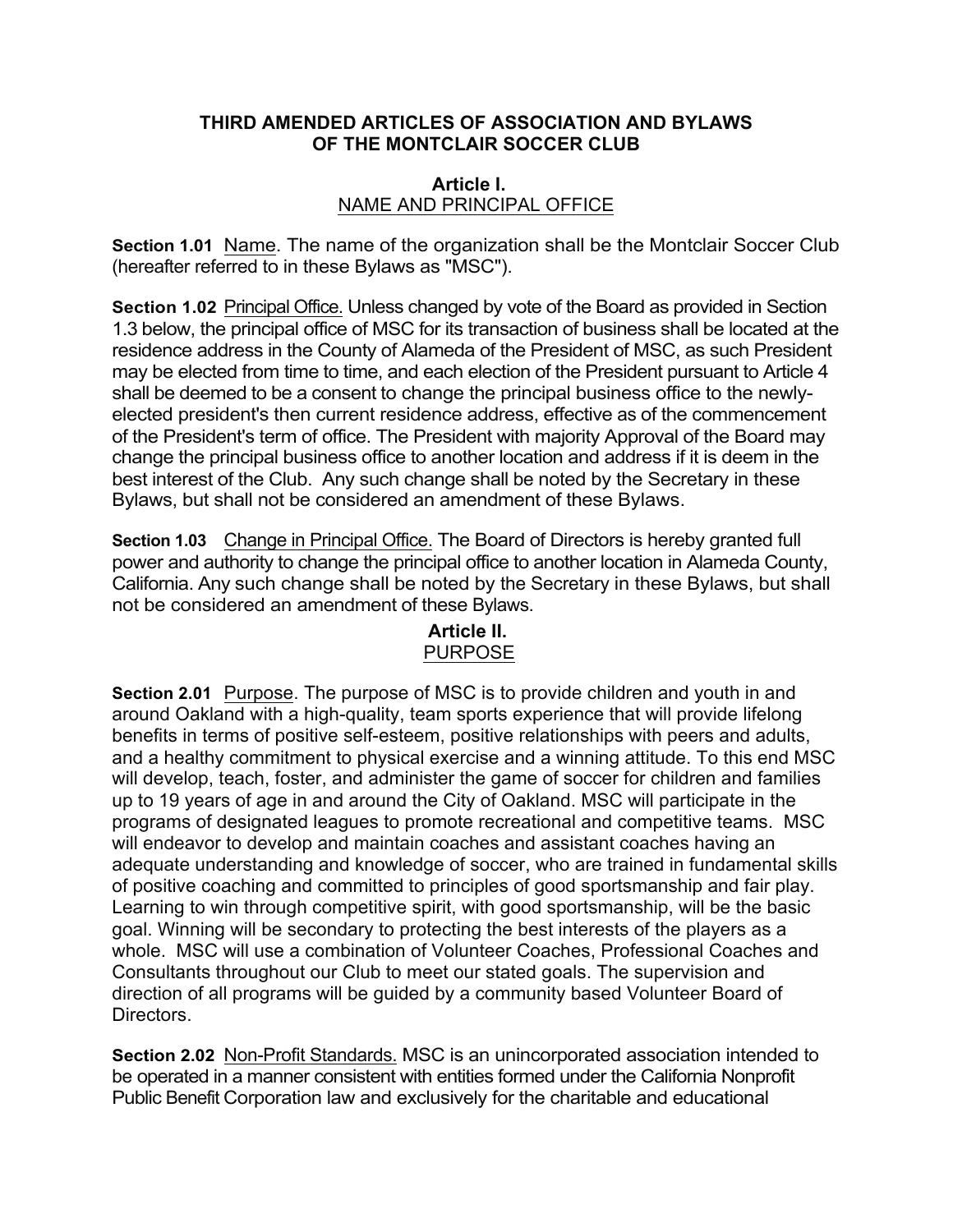purposes described above. The property of MSC is irrevocably dedicated to charitable purposes meeting the requirements of section 214 of the California Revenue and Taxation Code and no part of the income or assets of this organization will inure to the benefit of any private persons. Upon dissolution of MSC, any assets remaining after payment or provision for payment of all debts and liabilities of MSC shall be distributed to a nonprofit fund, foundation, or corporation which is organized and operated exclusively for charitable and educational purposes meeting the requirements for exemption provided by section 214 of the California Revenue and Taxation Code and which has established its tax exempt status under Section 501(c)(3) of the Internal Revenue Code. MSC shall not engage in any activities or exercise any powers that are not in furtherance of the purposes described in Section 2.1 above. No part of the earnings of MSC shall inure to the benefit of, or be distributable to, its members, Board of Directors or officers, or any other private persons, except that MSC shall be authorized and empowered to pay reasonable compensation for services rendered and to make payments and distributions in furtherance of the purposes set forth in Section 2.1 above. No substantial part of the activities of MSC shall consist of the carrying on of propaganda, or otherwise attempting to influence legislation, and MSC shall not participate or intervene in (including the publication or distribution of statements or materials) any political campaign on behalf of or in opposition to any candidate for public office or for or against any cause or measure being submitted to the public for a vote. Notwithstanding any other provision of these Articles, MSC shall not carry on any other activities not permitted to be carried on by an entity exempt from federal income tax under Section 501(c)(3) of the Internal Revenue Code, or the corresponding section of any successor or future federal tax code.

**Section 2.03** Dissolution. Upon dissolution of MSC, its assets shall be distributed for one or more exempt purposes within the meaning of section 501(c)(3) of the Internal Revenue Code, or the corresponding section of any successor or future federal tax code, or shall be distributed to the federal government, or to a state or local government, for a public purpose. Any such assets not so disposed of shall be disposed of by a Court of competent jurisdiction of Alameda County, exclusively for such purposes or to such organization or organizations, as the Court shall determine, which are organized and operated exclusively for such purposes.

### **Article III.** GENERAL MEMBERSHIP

**Section 3.01** Membership Eligibility. Membership shall be opened to any person residing within or with ties to the City of Oakland. Each person who registers to play on, coach or referee for an MSC team, the player's family, MSC officers and other registered volunteers shall be deemed a "member" of MSC for purposes of the provisions of these Bylaws.

**Section 3.02** Registration Fees. MSC shall charge such registration and other fees for participation in its program as shall be established by the Board of Directors.

(a) Registration fees shall be established by the vote of a majority of the Board of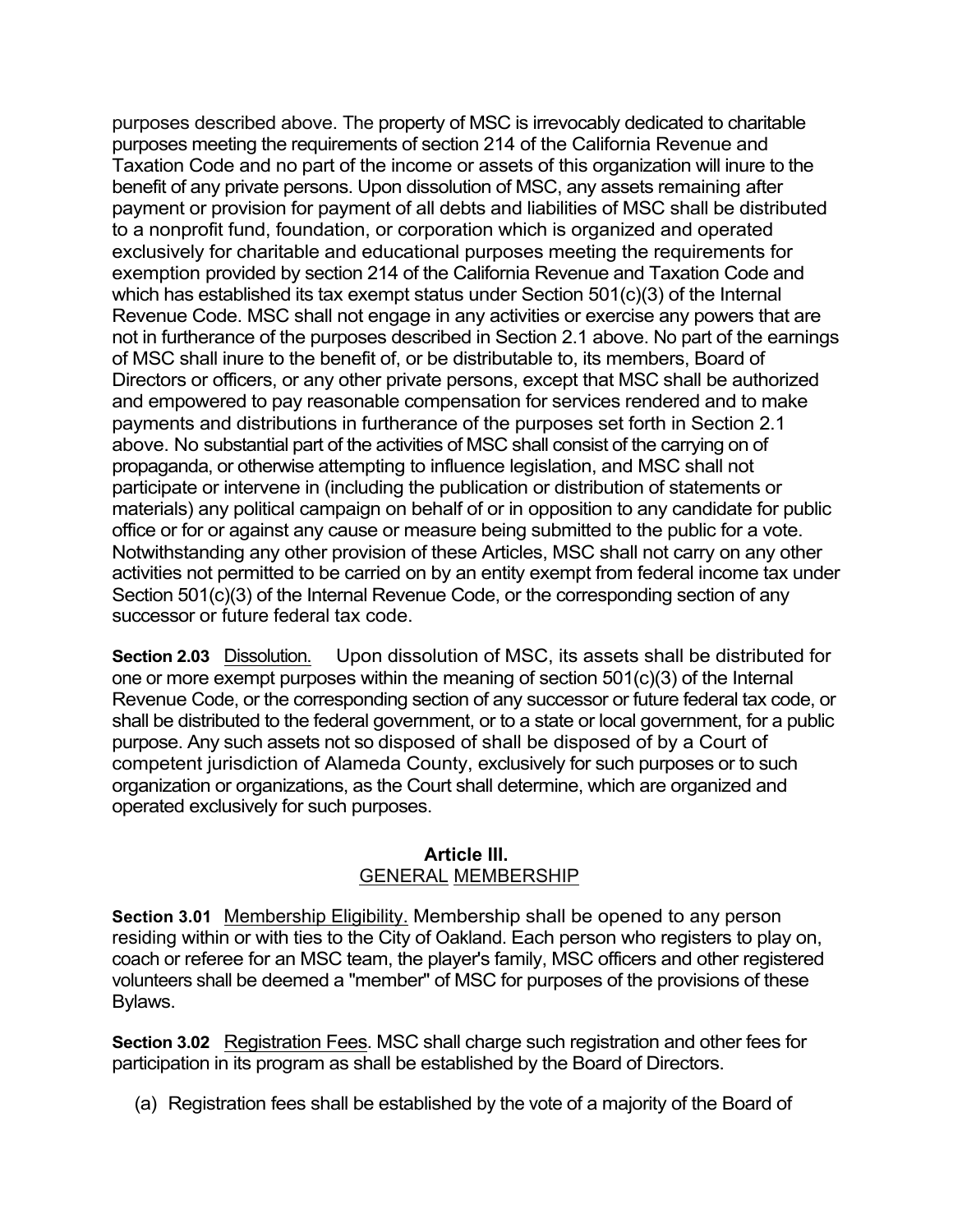Directors present at a regular or duly noticed meeting prior to general player registration for the succeeding year.

- (a) Registration fees may be reduced or waived for any player by the Financial Aid / Fundraising Commissioner based on the limited ability of the player's family to pay, according to standards established by the Board of Directors and subject to appeal to the Board of Directors.
- (b) Registration fees shall be due and payable at the time of registration and the use of a Flex Pay System and shall be delinquent 30 days thereafter.

**Section 3.03** Votes. Each registered player or player's family, and each registered coach, referee, officer or other volunteer shall be entitled to one vote on each matter presented for a vote at a membership meeting, provided, however, that:

- (a) A family having more than one player shall be entitled to the same number of votes as it has registered players;
- (b) No family member may cast votes greater than the number of family members in attendance at the meeting at which the vote is taken; and
- (c) There shall be no proxy voting.

**Section 3.04** Membership Rights. The rights of membership for players and non-players shall be to elect the officers of the MSC and to vote at its annual, regular or special meetings.

### **Article IV.** ELECTION OF OFFICERS

**Section 4.01** Officers. The Officers of MSC shall consist of the President, the Vice President, the Secretary, the Treasurer, the Financial Aid / Fundraising Commissioner, the Recreational Soccer Commissioner, the Competitive Soccer Commissioner, the Fields Commissioner, and the Referee Commissioner as provided for in Section 5.01.

Section 4.02 Election of Officers. The officers shall be elected at the annual general meeting or other meeting of the membership; upon determination by vote of the Board of Directors, elections shall be by secret ballot.

**Section 4.03** Tenure of Officers. Tenure of office for any elected officer shall begin at the conclusion of the meeting at which such officer is elected and continue through the next succeeding annual meeting or until a successor to such officer is elected or appointed.

**Section 4.04** Election Procedure. The nomination and election procedure will be as follows:

(a) No less than one month nor more than three months prior to the Annual General Meeting or other meeting of the membership, the President shall appoint a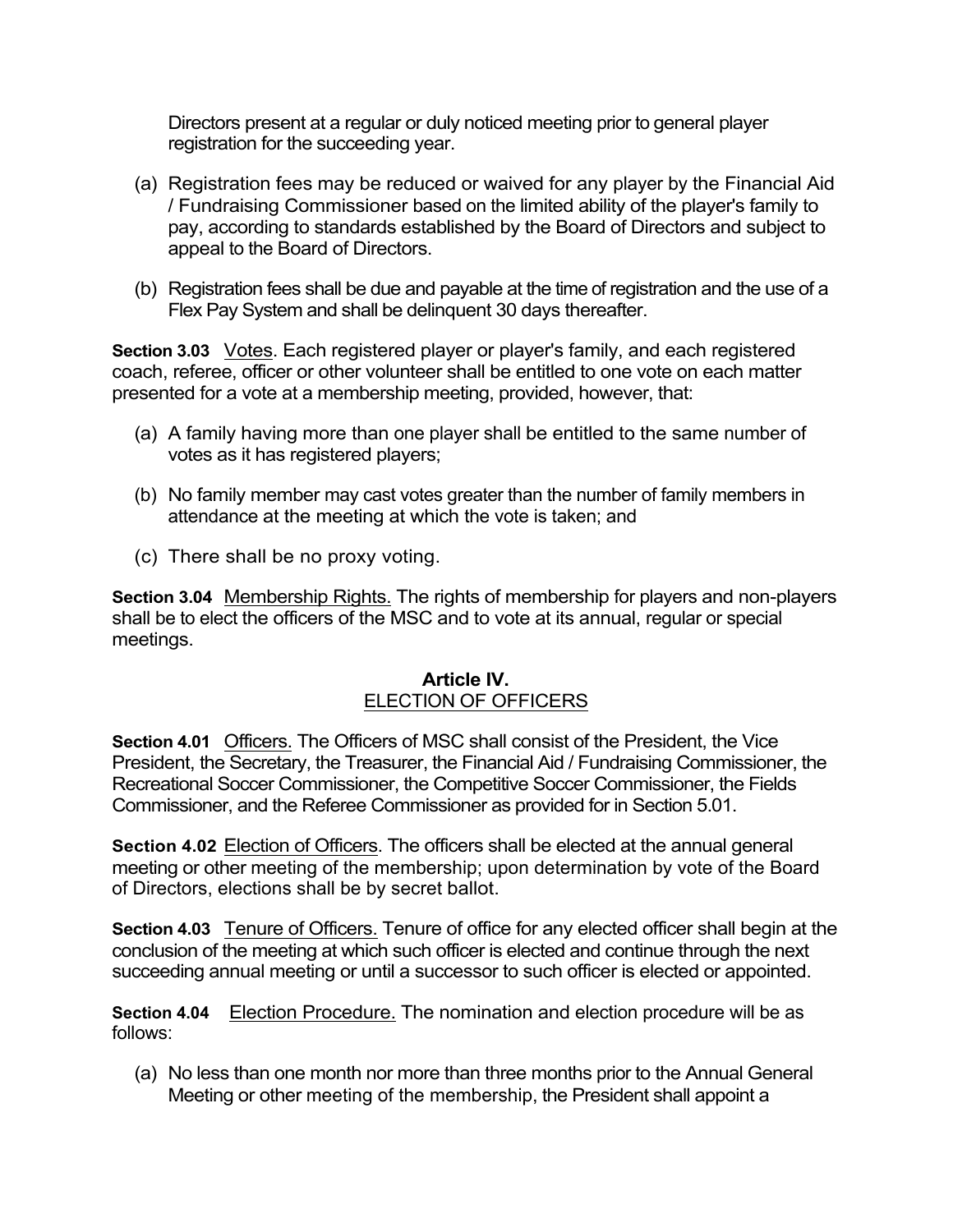nominating committee consisting of three (3) to five (5) persons representing a cross section of the Board of Directors and membership, but not include the President, which shall draw up a slate of candidates for each office.

- (b) If available, the Immediate Past President shall chair the nominating committee.
- (c) No person's name shall be submitted as a candidate at an election without first having obtained his consent and vetting by the Nominating Committee The vetting process will include assuring that the Nominees represent a broad cross section of the membership and they fully understand and are committed to actively participate in the duties of a Non Profit Board Member and the needs of MSC.
- (d) The nominating committee shall make its report at the Annual General Meeting of the membership
- (e) If no nominating committee is appointed, or if it is unable to present any report at the annual meeting of the membership, the willing Board Members will remain in office with the sole mandate to establish a Slate to present to the membership for approval. If the Nominating Committee presents a partial list of qualified Nominees this partial slate will be voted on. The Vacancies will be filled in accordance of Section 4.05.
- (f) The election shall be by majority vote of the membership present and entitled to vote. If, on the first ballot, no one receives the vote of a majority of those present and voting, a runoff shall be held between the two nominees who received the highest number of votes. The nominee receiving the majority of the votes cast in the runoff election shall be declared elected.

**Section 4.05** Vacancies. A vacancy occurring in any office shall be filled by a vote of the majority of the membership attending the next meeting following the meeting wherein such resignation or vacancy occurs; provided, however, the Board of Directors, shall give members notice that the membership meeting has the purpose of filling the vacancy, and the procedure for general elections shall then be followed with respect to the nomination of candidates.

These Nominees will continue to be selected and vetted by a Committee assigned by the current Board President but this committee will not include the current Board President.

# DUTIES OF CERTAIN OFFICERS

### **Section 4.06** President.

- (a) All meetings of MSC and the Board of Directors shall be called to order and presided over by the President or, in his absence, by the Vice-President, or in the absence of both the President and Vice-President, by the Secretary, or in the absence of all previously named, by the Treasurer of MSC.
- (b) The President shall, as soon as possible after election and with the advice of the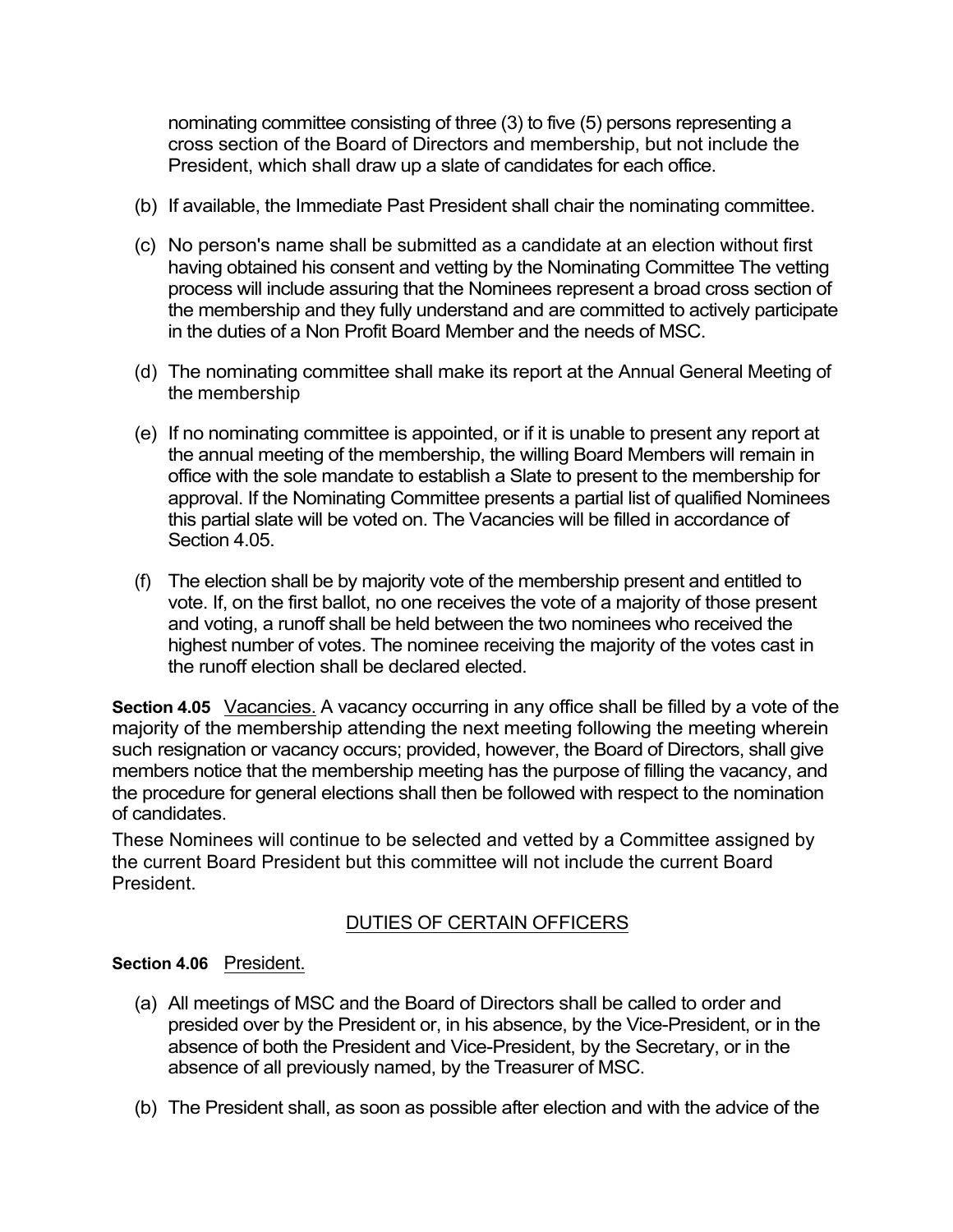other elected officers, determine if additional officers should be elected to serve the purposes of MSC or if additional volunteers should be appointed. The President shall also be an ex-officio member of all committees except the Nominating Committee. The President shall have the power and duty to appoint, dissolve, or dissolve and appoint such other committees as may be necessary.

(c) The President shall arrange the order of business for the Annual General Meeting and shall perform such other duties as normally pertain to the office of President for Non Profit Organizations.

**Section 4.07** Vice President. The Vice President shall act as an aide to the President, and in the absence of the President, perform the duties of the President.

**Section 4.08** The Secretary. The Secretary shall keep an accurate record of the proceedings of all annual, regular and special meetings of MSC as well as all meetings of the Board of Directors; prepare the minutes of each meeting; keep a record of all policy decisions of the Board of Directors; conduct necessary correspondence of MSC; notify all Board members of the regular Board meetings and special Board meetings; and maintain a public calendar of all regular and special meetings of the members.

**Section 4.09** The Treasurer. The Treasurer shall receive all money for MSC and deposit such funds in a bank approved by the Board for the account of MSC; pay out all sums in accordance with the approved budget as authorized by the Board; keep an accurate record of all receipts and disbursements; present a statement of account at every meeting of MSC and its Board; develop procedures to encourage the fiscal responsibility of MSC; and make a full report thereof at the Annual General Meeting.

**Section 4.10** The Financial Aid / Fundraising Commissioner. The Financial Aid / Fundraising Commissioner shall accept applications for financial aid, evaluate the merits of any application and make financial aid awards to worthy applicants based upon the policies and procedures established by majority vote of the Board of Directors; establish and execute various initiatives to raise additional funds for MSC through donations or other programs.

**Section 4.11** The Recreational Soccer Commissioner. The Recreational Soccer Commissioner shall institute and deploy operational assistance and oversight to the recreational soccer program within MSC; foster and maintain positive relationships between and among coaches, families and players; act as the primary liaison of the Board of Directors with the recreational program; ensure coaches have adequate access to support and equipment.

**Section 4.12** The Competitive Soccer Commissioner. The Competitive Soccer Commissioner shall institute and deploy operational assistance and oversight to the competitive soccer program within MSC; foster and maintain positive relationships between and among professional and parent volunteer coaches, families and players; act as the primary liaison of the Board of Directors with the competitive program; act as the primary representative of MSC to the leagues of play participated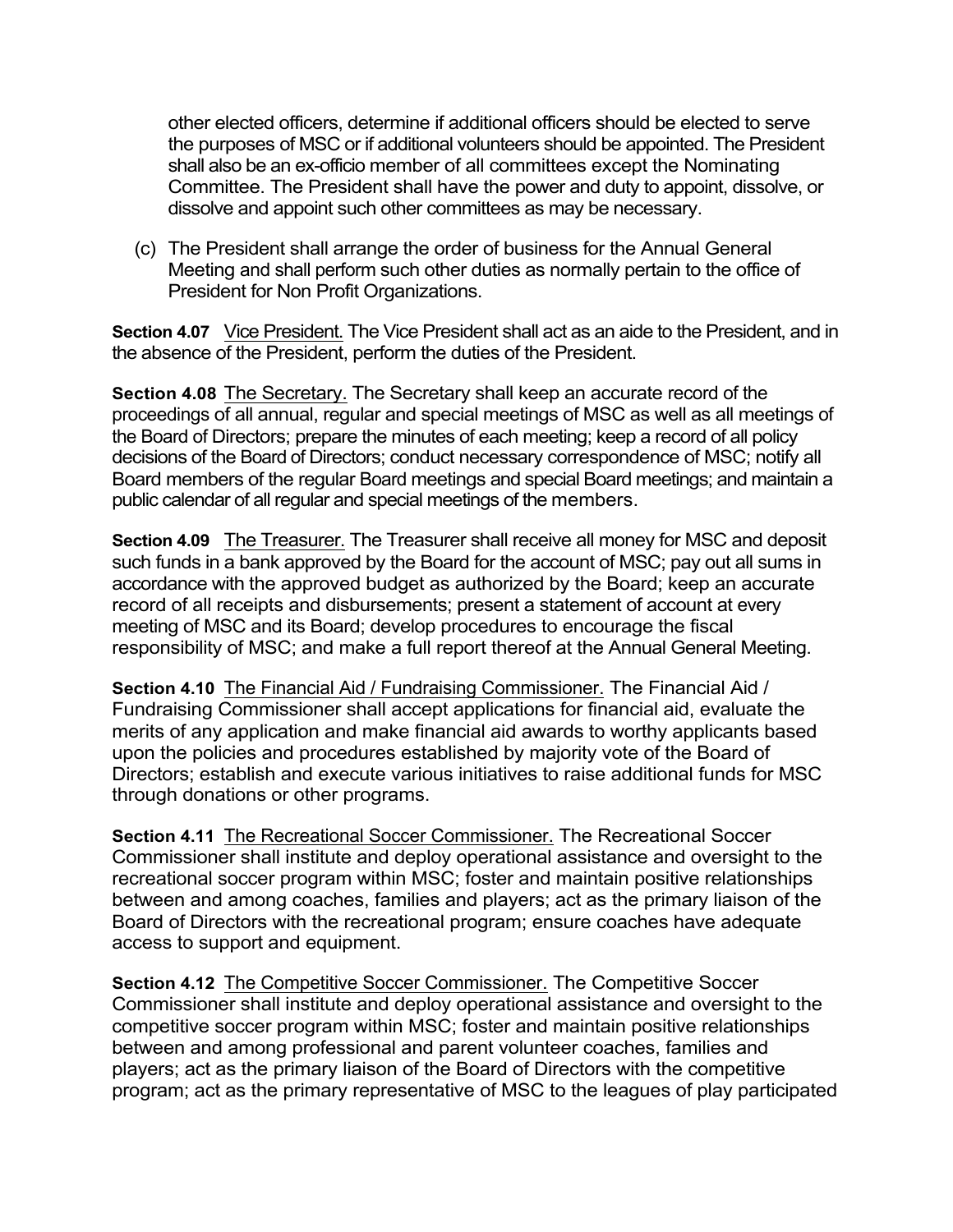in by MSC competitive teams.

**Section 4.13** The Fields Commissioner. The Fields Commissioner shall ensure adequate and equitable access to playing and practice fields within the area for the recreational and competitive teams of MSC; manage the maintenance of fields used by MSC for player safety and quality; foster positive working relationships with our community field partners.

**Section 4.14** The Referee Commissioner. The Referee Commissioner shall promote the role of referees within MSC; institute and deploy programs to educate youth and adult referees; act as the primary referee representative to the various leagues of play that MSC teams participate in.

**Section 4.15** Additional Officers. From time to time, upon recommendation by the Nominating Committee or the Board of Directors, the Board may elect such Additional Officers as are necessary to the organization of MSC.

### **Article V.** COMPOSITION AND DUTIES OF BOARD OF DIRECTORS

**Section 5.01** Board Composition. The President, the Vice President, the Secretary, the Treasurer, the Financial Aid / Fundraising Commissioner, the Recreational Soccer Commissioner, the Competitive Soccer Commissioner, the Fields Commissioner, the Referee Commissioner, as elected under Article 4, shall constitute the Board of Directors of MSC. The President shall be the chairman of the Board of Directors.

**Section 5.02** Meeting of Board of Directors. The Board shall meet at the call of the chairman or at such time and places designated by it. The Board shall generally meet once a month. A quorum shall consist of one-half (50%) of a majority of the current Board members present at a regular or duly noticed meeting.

**Section 5.03** Open Meeting. Meetings of the Board of Directors shall be open to the membership but the Board may consider items in closed session if the chair rules them to be confidential, the disclosure of which is detrimental to the welfare of MSC or any of its members.

### **Section 5.04** Business of the Board.

- (a) The Board of Directors shall attend to such matters as may be referred to it. It shall be responsible to the membership for the conduct of MSC programs in a manner consistent with these Bylaws and policies established by the membership at the annual, regular or special meetings of the membership. It shall operate MSC in a manner consistent with sound business practice and economy and generally accepted practices of California Non Profit Organizations
- (b) The Board of Directors shall establish such membership and/or registration fees, as it believes to be appropriate.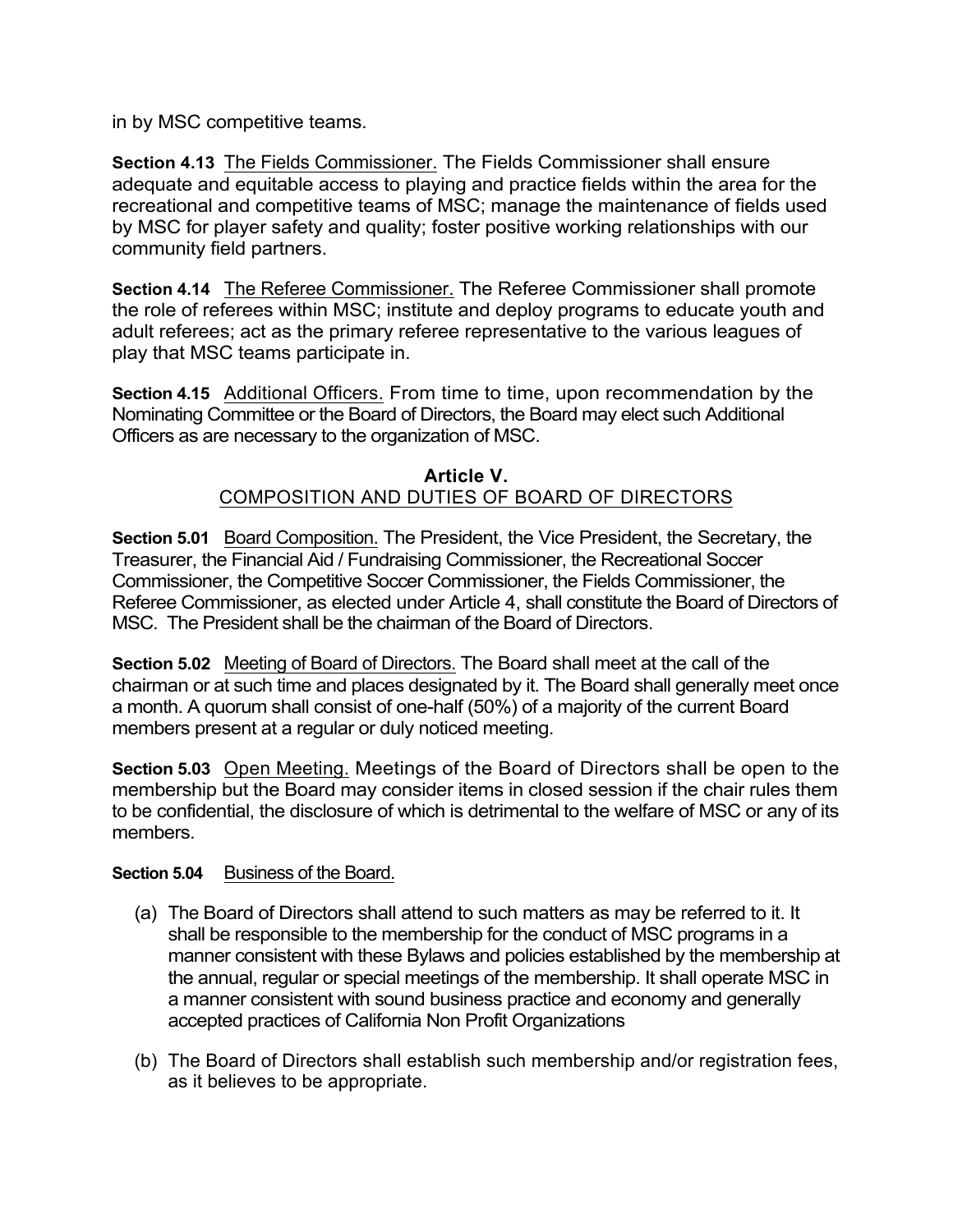- (c) The Board may, by a vote of no less than two-thirds (67%) of its members, recall any elected officer for inefficiency, disability, neglect of duty or unsatisfactory conduct, provided it shall first give the officer involved the opportunity of an impartial hearing before the Board. In addition, the Board shall, upon presentation of a petition signed by one-third of the total eligible membership (counting one "member" vote per registered player, coach, referee and MSC officer or other volunteer) consider the recall of any elected officer. In the event of a petition to remove an officer who is a member of the Board, the Board shall act to remove an elected officer on the basis of a vote of a majority of the other members of the Board.
- (d) The Board may consider business outside of a regularly scheduled Board Meeting by email when the topic is determined time sensitive by any Board Member. This email topic will continue to follow all rules of the By Laws and Parliamentary Procedures. Approval of any proposals will require majority vote of all current Board Members. The proposal will be fully documented in the next Board Meeting Minutes including the results of the Board Vote.
- (e) The Board of Directors may appoint and assign duties from time to time to any MSC members willing to so serve in support of the Board of Directors' operational framework.

### **Article VI.** MEMBERSHIP MEETINGS

**Section 6.01** Annual General Meeting. The Annual General Meeting of the membership of MSC shall be held in the Fall no later than the end of the calendar year at a place as shall be selected by the Board of Directors. Other meetings of the membership may be called by the Board at any time, and shall be called promptly upon the petition of onethird of the total eligible membership (counting one "member" vote per registered player, coach, assistant coach and MSC officer or other volunteer).

**Section 6.02** Notice of Meeting. Notice of each membership meeting, including the Annual meeting, shall be mailed or emailed not less than fifteen (15) days before the date of the meeting to each member who, on the record date for the notice of the meeting, is entitled to vote at the meeting. Notwithstanding the foregoing, the President may, at the time of the Annual meeting, or with fifteen days prior notice to the membership posted on the MSC web site, establish a regular membership meeting at a specified time, place and date, and no further notice of such regular meeting shall be required.

**Section 6.03** Membership Quorum. No quorum shall be required for any action to be taken at a duly noticed membership meeting. Unless a greater vote is otherwise expressly required for any action under these Bylaws, any action may be taken by a majority of the members (or such greater percentage as may be required by any provision of these Bylaws) present at any duly noticed membership meeting, and such action will be effective and binding on MSC.